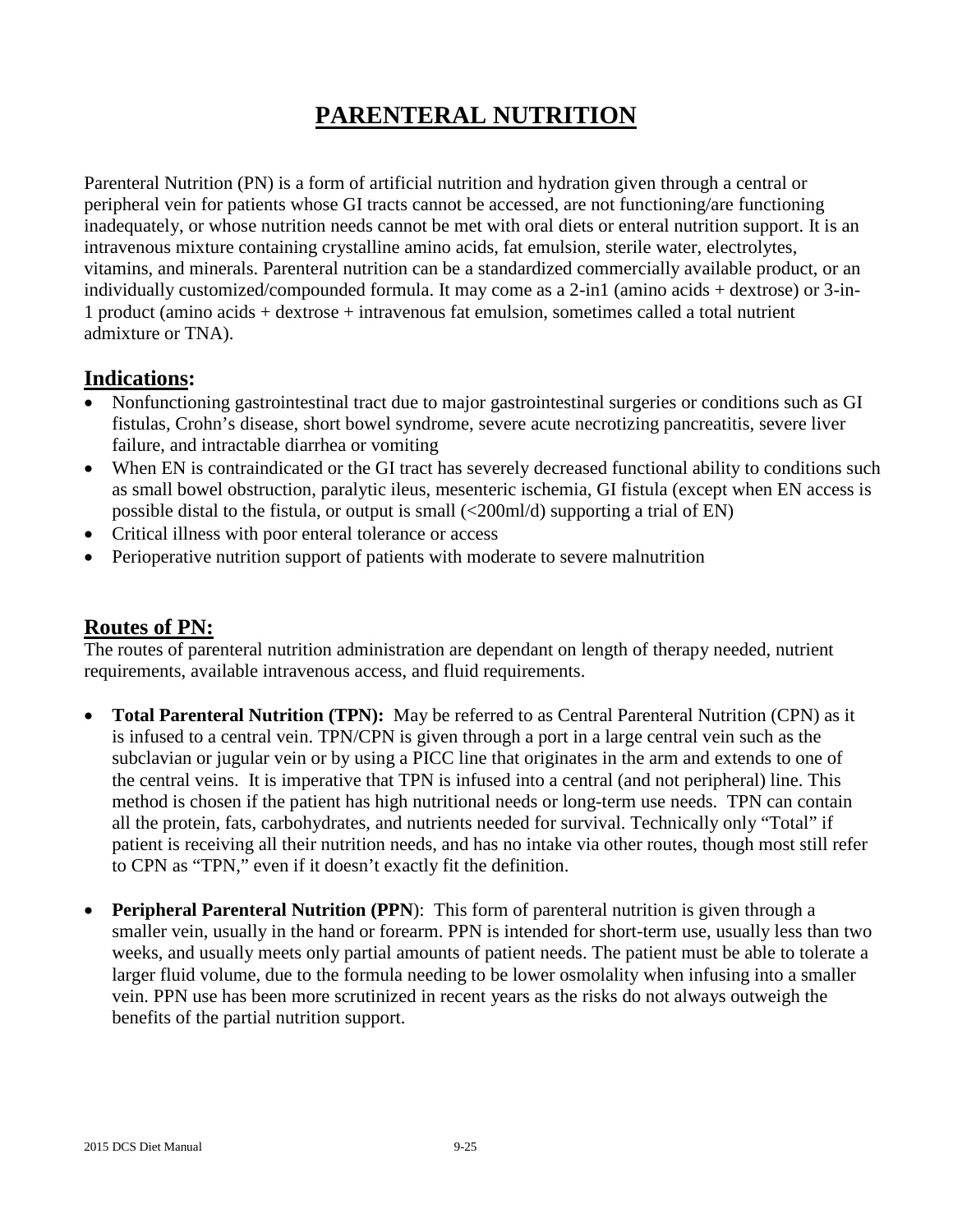# **Parenteral Nutrition Contents:**

*When calculating kcals in a volume of a given concentration, remember*

# *Volume x concentration = grams*

*Example: 250 ml of 70% dextrose = 250 x 0.70 = 175 grams dextrose*

Amino acids – contain 4 kcal/g. Concentrations vary, usually 8.5% to 15%

Dextrose – contain 3.4 kcal/g. Concentrations vary, 70% is most common

IVFE (intravenous fat emulsion; preferable term to "lipids") – contain 10 kcal/kg. May be made from soy or olive/soy mix; other products being developed. Usually 10-30% solution. Emulsion uses egg ingredients, so ensure patient does not have a true egg allergy. Some IVFE are soy-based; check for true soy allergy. Hang time of separate IVFE is 12 hours (when given as a piggyback to 2-in-1 TPN). Hang time in a 3-in-1 is 24 hours. Dosing: generally not more than 1g/kg/day; approx. 15-30% non-protein kcals. The primary role of IVFE is to prevent essential fatty acid deficiency, and provide energy (kcals).

Maintenance fluids – added sterile water to meet patient's hydration needs. Can adjust based on patient needs. Monitor urine output, GI losses, insensible losses

Micronutrients – Electrolytes, trace elements (copper, manganese, zinc, selenium; iron usually not added esp. with 3-in-1 mixes as it can destabilize the fat emulsion), multivitamin, other additives Electrolytes: Consider electrolyte composition of body fluids being lost; you may need to

communicate this information to the pharmacist to help better estimate the patient's electrolyte needs.

| <b>Electrolyte Requirements:</b> |                             |
|----------------------------------|-----------------------------|
| <b>Electrolytes</b>              | <b>Standard requirement</b> |
| $Na+$                            | $1-2$ mEq/kg                |
| $K+$                             | $1-2$ mEq/kg                |
| $Ca++$                           | $10-15$ mEq                 |
| Mg                               | $8-20$ mEq                  |
| PO4                              | $20-40$ mmol                |

\*Based on generally healthy people with normal losses. From "Safe Practices for Parenteral Nutrition" *JPEN* 2004;28(suppl):S39-70, A.S.P.E.N.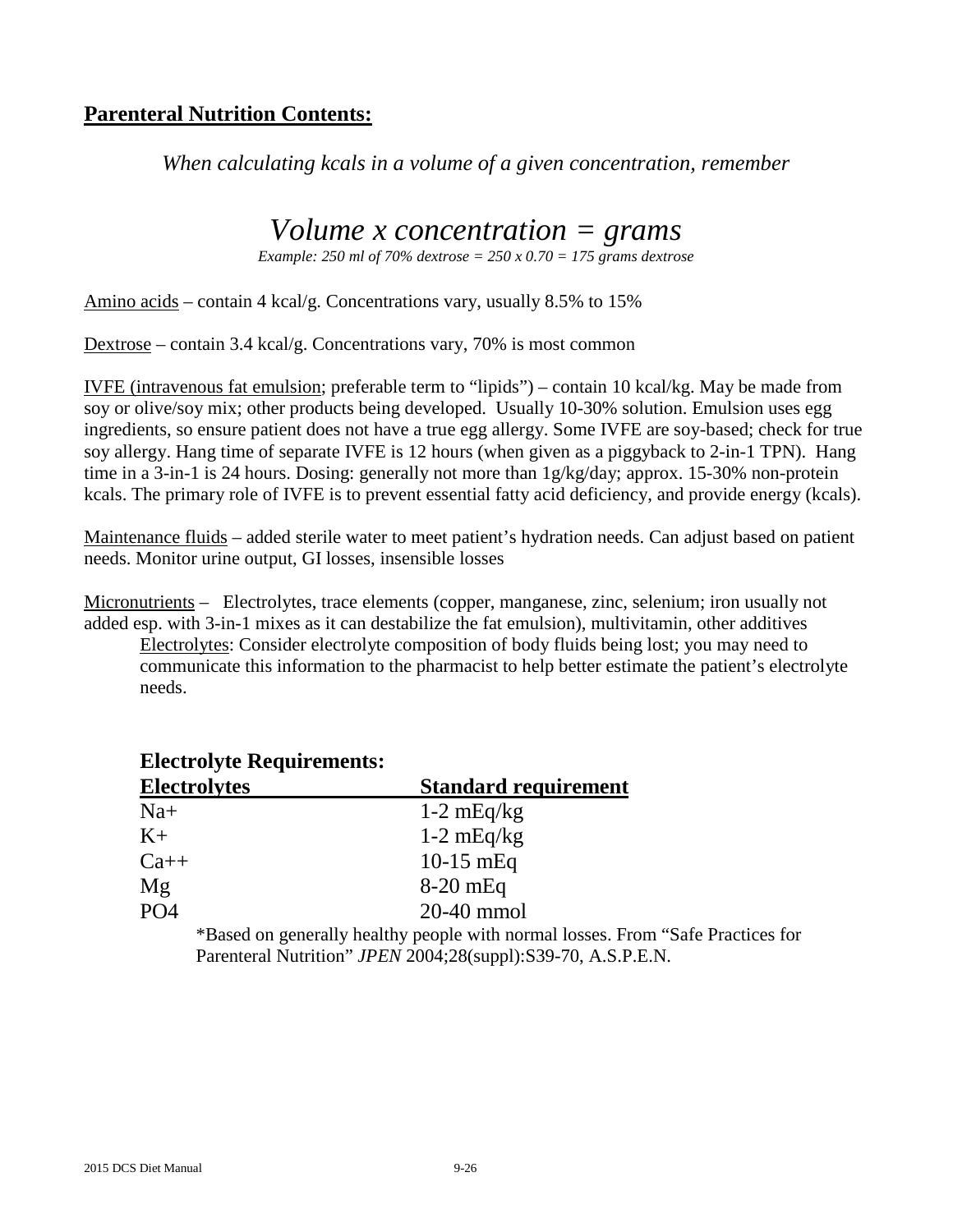| Volume and Average Electrolyte Content of Gastrointestinal Secretions |                         |                                       |           |            |              |
|-----------------------------------------------------------------------|-------------------------|---------------------------------------|-----------|------------|--------------|
| Source/                                                               | Avg. Volume $(mL/24 h)$ | Electrolyte Concentration ( $mEq/L$ ) |           |            |              |
| <b>Type of Secretion</b>                                              |                         | $Na+$                                 | $K_{\pm}$ | $Cl-$      | <b>HCO3-</b> |
| Saliva                                                                | 1500                    | 10                                    | 26        | 10         | 30           |
|                                                                       | $(500-2000)$            | $(2-10)$                              | $(20-30)$ | $(8-18)$   |              |
| Stomach                                                               | 1500                    | 60                                    | 10        | 130        | $\theta$     |
|                                                                       | $(100-4000)$            | $(9-116)$                             | $(0-32)$  | $(8-154)$  |              |
| Duodenum                                                              | Variable                | 140                                   | 5         | 80         | $\theta$     |
|                                                                       | $(100-2000)$            |                                       |           |            |              |
| Illeum                                                                | 3000                    | 140                                   | 5         | 104        | 30           |
|                                                                       | $(100-9000)$            | $(80-150)$                            | $(2-8)$   | $(43-137)$ |              |
| Colon                                                                 | Variable                | 60                                    | 30        | 40         | $\theta$     |
| Pancreas                                                              | Variable                | 140                                   | 5         | 75         | 115          |
|                                                                       | $(100-800)$             | $(113-185)$                           | $(3-7)$   | $(74-95)$  |              |
| Bile                                                                  | Variable                | 145                                   | 5         | 100        | 35           |
|                                                                       | $(50-800)$              | $(135-164)$                           | $(3-12)$  | $(89-180)$ |              |
|                                                                       |                         |                                       |           |            |              |

## **Volume and Average Electrolyte Content of Gastrointestinal Secretions**

#### **Factors that** *increase* **specific electrolyte needs:**

Calcium – high protein intake Magnesium – with GI losses, drugs, refeeding Phosphorus – high dextrose intake, refeeding Sodium – diarrhea, vomiting, NG suction, GI losses Potassium – diarrhea, vomiting, NG suction, medications, refeeding, GI losses Acetate – renal insufficiency, metabolic acidosis, GI losses of bicarbonate Chloride – metabolic alkalosis, volume depletion, gastric losses

## **Other Important Terms:**

Glucose Infusion Rate (GIR): Calculated as mg of dextrose (used interchangeably with glucose) infused per kg of Actual Body Weight per Minute*. Aim for <5 in general*; <4 for critically ill, <7 may be tolerated in medically stable patients.

IVFE Infusion Rate: Calculated as grams of IVFE infused per kg of Actual Body Weight per hour. Should *not exceed 0.11 g/kg/h*.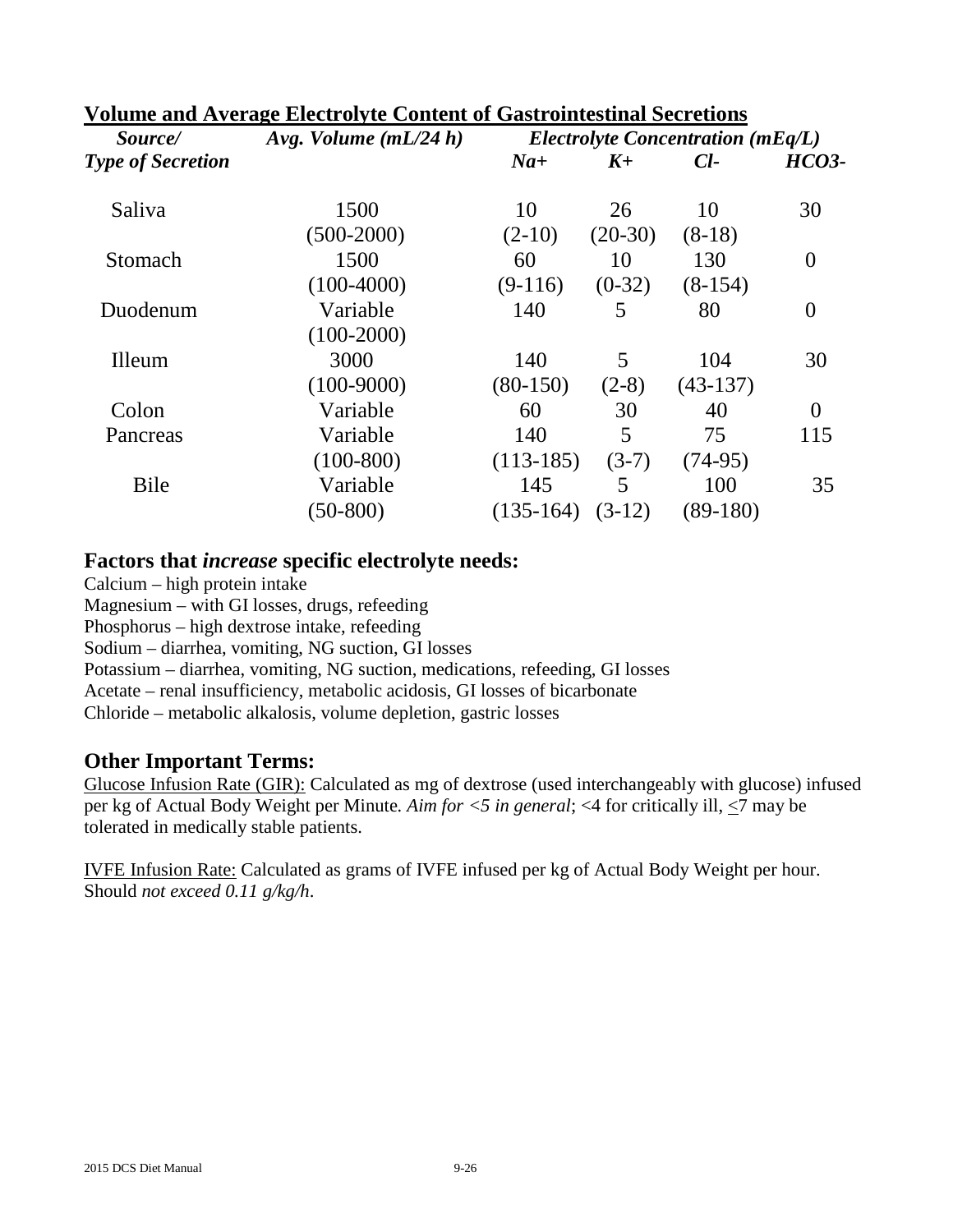#### **Initiating PN:** (See also Prescribing PN Checklist (note CPOE=Computerized Prescriber Order Entry system).

Review the justification for PN. Is it appropriate, warranted, likely to provide a benefit? If it is for short term only (<7 days) and patient is nourished, may not be necessary. Is it desired by the patient (advance directives/living will)? Have the risks been explained/discussed? Has enteral access been evaluated and discussed? PN is a high-risk therapy and is not equivalent to EN.

Initiating PN: As the Dietitian, your first responsibility is to calculate kcal and protein needs. Use your clinical judgement, taking into account any concurrent dx, increased needs, altered absorption/excretion, etc., just as you would with a patient eating orally. For the underweight/malnourished patient, even if not at risk of frank refeeding syndrome, it is suggested to start conservatively to assess and establish tolerance. Overfeeding with PN can result in multiple metabolic derangements.

It is recommended to check labs (primarily CMP with Phos, Mg) *before* starting PN. Electrolyte disturbances should be normalized/electrolytes replaced before initiating PN therapy. The PN infusion will likely exacerbate any abnormality and may have severe consequences.

(A note on *Refeeding syndrome:* in a malnourished patient, infusing CHO via PN may induce refeeding syndrome, which is a sudden drop in serum phosphorus, magnesium, and potassium that results from the rapid intracellular shift of these electrolytes and minerals, and can be fatal. Patients at risk for refeeding syndrome should have their PN initiated more cautiously providing half of the energy requirements on day 1, and advancing slowly over the next 3-5 days as electrolytes are closely monitored and stabilized. Additional *thiamine* supplementation is recommended when initiating PN in a patient with prolonged history of poor intake or severe weight loss.)

## **Suggested Nutrient Intake for Adult Patients on PN**

|                                    | <b>Stable Patients</b>             |  |  |
|------------------------------------|------------------------------------|--|--|
| 1.5-2 $g/kg/d$                     | $0.8-1$ g/kg/d                     |  |  |
| $\leq$ 4 mg/kg/min                 | $\leq$ 7 mg/kg/min, $\leq$ 7g/kg/d |  |  |
| $\langle 1 \text{ g/kg}/d \rangle$ | 1 g/kg/d                           |  |  |
| $25-30$ kcal/kg/d                  | 20-30 kcal/kg/d                    |  |  |
| minimum needed to                  | $30-40$ mL/kg/d                    |  |  |
| deliver adequate macronutrients    |                                    |  |  |
|                                    | <b>Critically Ill Patients</b>     |  |  |

## **Steps:**

-Estimate kcal and protein needs, then subtract the protein kcals from your total kcal goal. These are your non-protein kcals (to be made up by dextrose and IVFE).

-Consider your solution. Using a 3-in-1 TPN solution may help reduce risk of steatosis, possibly by decreasing hepatic triglyceride uptake, and promoting fatty acid oxidation. It also requires less nursing time and may be overall more cost effective. However, there may be times when a 2-in-1 with IVFE piggyback is needed (for example, 3-in-1 solutions are more sensitive to destabilization with certain electrolyte concentrations or medications). IVFE piggyback should be given slowly over at least 8-10 hours at a minimum. Note IVFE is considered safe for use in pancreatitis patients without hypertriglyceridemia.

-Consider macronutrient distribution: try starting with 15-30% of non-protein kcal from IVFE, with the remaining 70-85% of non-protein kcal from dextrose. Consider patient's ability to tolerate dextrose (diabetes management; see below notes on Day One).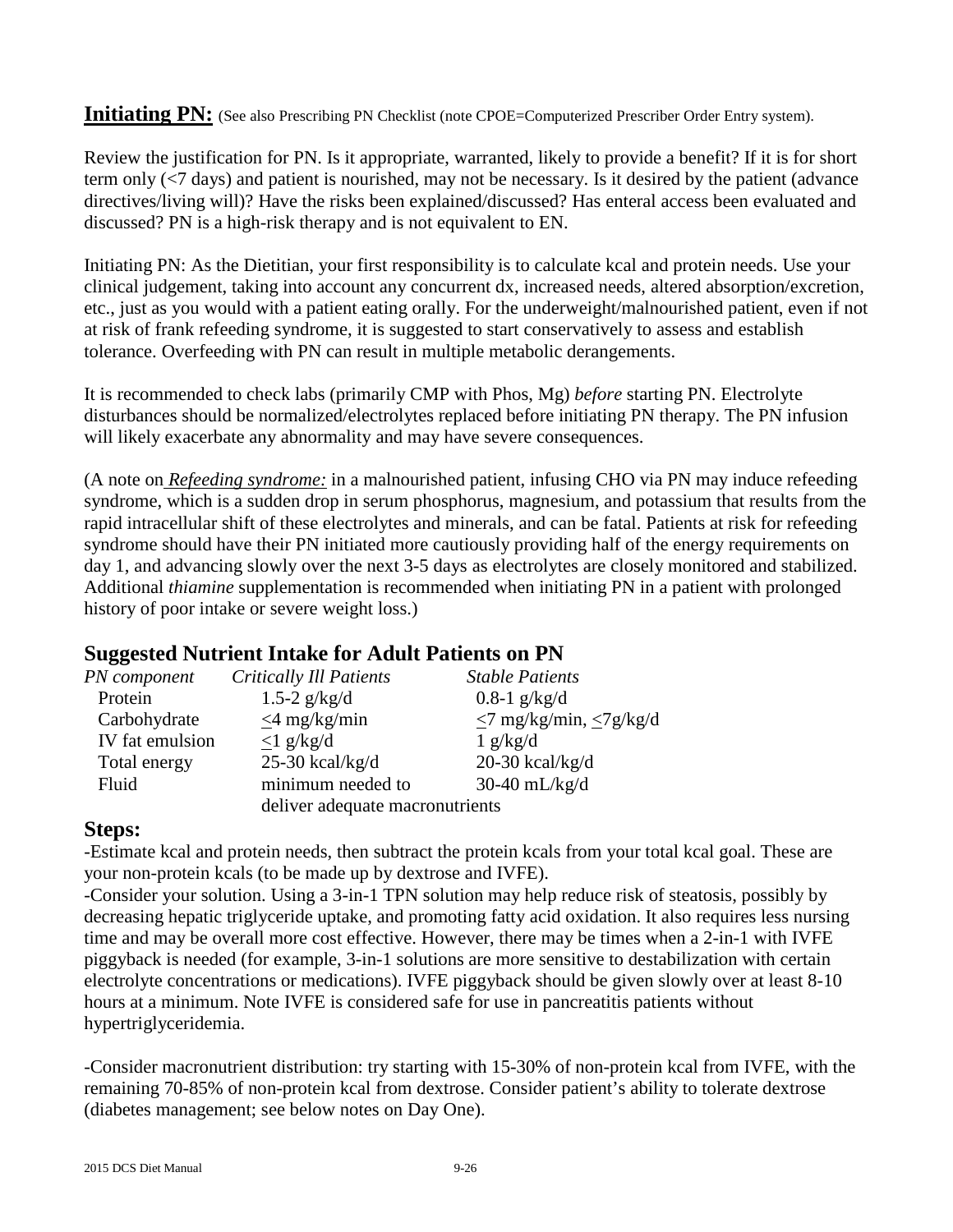-Check your math: calculate GIR with your dextrose target and patient's actual body weight. Calculate IVFE infusion rate. Within recommended guidelines?

-Determine estimated fluid needs (consider disease states that impact: renal, heart failure; consider extra fluids they are getting with other meds, oral/enteral; consider any losses – GI, drains, diarrhea, etc.) and suggest total PN bag volume to meet fluid needs. Pharmacy will determine actual amounts of sterile water, electrolytes, and other additives that need to be added to achieve the total volume desired.

## **Initiating: Focus on macronutrients (grams)**

Day One: protein can start at goal. Suggested to start conservatively with dextrose. The initial maximum carbohydrate given in an adult is usually 150-200 g/day; for those with DM or hyperglycemia of stress: 100-150 g dextrose initially. IVFE: the IVFE in PN can be added or increased if the patient has serum triglycerides <400 mg/dL. Common to start at 50% goal for dextrose and IVFE, 100% goal for protein if using a 3-in-1. (If using a 2-in-1, lipids may be run separately 2-3x a week.)

Day Two: monitor labs & tolerance; continue protein, increase IVFE and dextrose to approximately 75% of goal.

Day Three: monitor labs & tolerance; advance PN to goal amounts of energy and protein.

-All PN ingredients should be ordered in amounts per day (for adult patients), not in terms of amount per liter, concentration, or volume. I.e., ordered in terms of *grams* of macronutrients, milliequivalents/ millimoles/milligrams/micrograms of micronutrients per day.

-Electrolytes, vitamins, trace minerals will be determined by pharmacy. Electrolytes should be ordered as the complete salt form rather than the individual ion. If your patient has altered fluid or electrolyte needs, estimate losses and communicate to the pharmacist any anticipated electrolyte adjustments that may be needed so they can monitor.

-Coordinate with IV pharmacist; discuss your plan and be open to input. This improves the quality of care you are providing to this high-risk patient. Often they appreciate the phone call and may ask you to help them obtain labs done at the facility, or have other questions such as the patient's most recent weight. They will still need to wait to get the doctor's order to proceed; there may be times you need to help coordinate between the nursing staff/MD at your building and the pharmacist to provide smooth and efficient care. Remember that all PN recommendations should be processed promptly, as PN bags are often compounded several days ahead, which unfortunately can compound any delays as well.

-Recommend other routine monitoring if not already in place, such as daily weights, I & O's, labs per pharmacy's protocol, capillary blood glucose concentrations every 6 hours (or more frequently if hyperglycemic).

-Assess if any oral or enteral intake is possible. Even very small amounts of intake via the GI tract can be beneficial in promoting enterohepatic circulation of bile acids, and reduce risk of PN-associated hepatobiliary complications. It can also support the microvilli in the GI tract and reduce risk of gut atrophy and subsequent bacterial translocation. Low fistula output (<200ml/day) warrants a trial of oral/enteral intake, and changes in output should be monitored.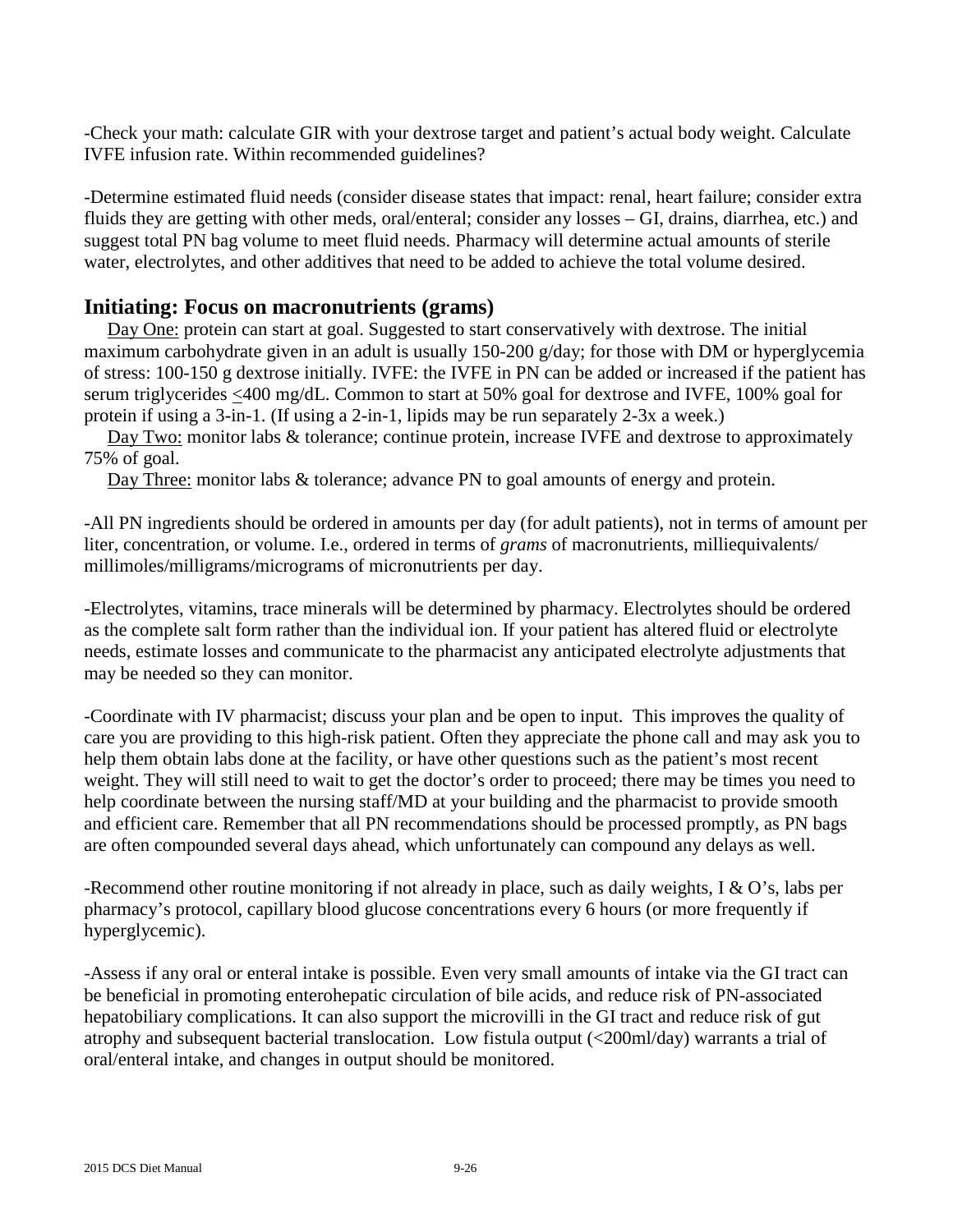# **Cyclic PN:**

Cyclic TPN has multiple benefits including decreased liver burden; compared to continuous PN infusion, cyclic PN infusion has been shown to reduce concentrations of serum liver enzymes and conjugated bilirubin. A break from PN also may improve quality of life & mobility for the patient to participate with therapies, and also result in better likelihood of infusing goal volumes due to fewer interruptions. Typically, cyclic PN is run at goal rate for a number of hours, with it being run at half the goal rate for the first and last hour (*ramp-up & ramp-down*). It is important to slowly adjust the rate at start & stop to support blood glucose levels, which should be monitored at least every 6 hours during infusion, and 30-60 minutes after PN stop. *Rebound hypoglycemia* can occur with abrupt discontinuation of PN. Typically, pharmacy will recommend the specific rate, since they will know the final compounded PN volume.

\*Glucose Infusion Rate (GIR) and IVFE Infusion Rate: When recommending a change to cyclic PN, remember to check the glucose infusion rate (GIR; should be  $\leq$  5 in general;  $\leq$  4 for critically ill,  $\leq$  7 for medically stable) and IVFE infusion rate (should not exceed 0.11 g/kg/h) to see if the higher rate is still acceptable for the patient. To calculate GIR: mg dextrose  $\div$  actual body wt of pt in kg  $\div$  minutes of proposed infusion time. Providing CHO at a rate that is too high increases risk of hyperglycemia, lipogenesis (increased triglyceridemia).

A 12-hour cyclic regimen is most common, but it's important to look at the individual patient. For example, a patient with advanced COPD may have increased CO2 production & respiratory stress with shortened infusion of the same amount of dextrose. Renal or lung disease may impact acid/base buffering and ability to tolerate electrolyte shifts. Elderly and low body weight patients may have a harder time with volume tolerance with the faster infusion rate.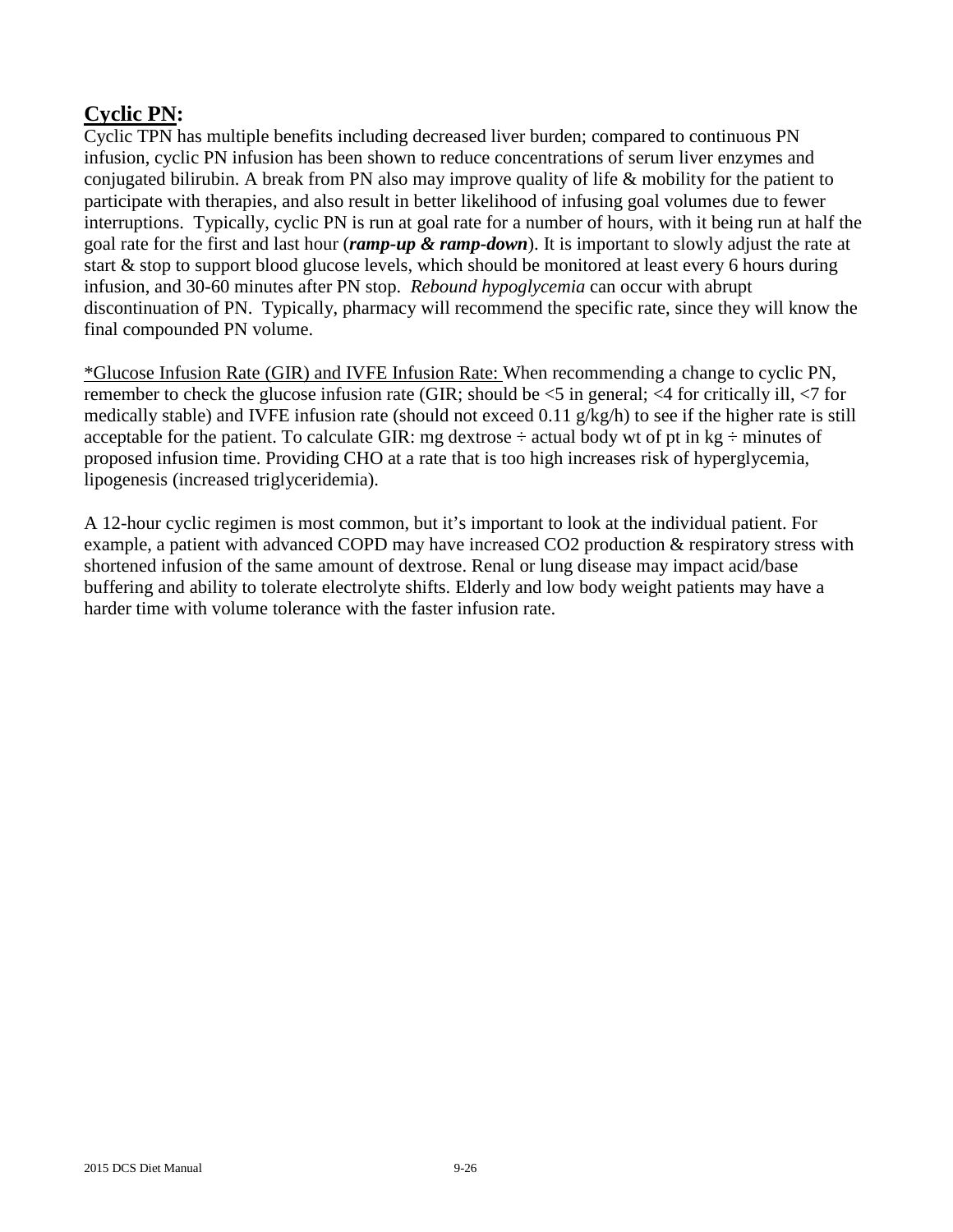# **Monitoring:**

Monitoring of PN therapy is a compilation of best practices, rather than evidence-based guidelines. Residents on PN need frequent monitoring by the Registered Dietitian including weights, labs, and hydration status, as well as GI function. The following table outlines suggested monitoring for residents receiving PN. *The pharmacy that provides the facility's PN bags may/often have their own guidelines for lab monitoring.* 

| <b>PARAMETER</b>            | <b>INITIAL</b> | <b>DAILY</b> | WEEKLY    |
|-----------------------------|----------------|--------------|-----------|
| Na, K, CO2, BUN, Cr         | X              | $X^*$        | X         |
| Ca, PO4, Mg                 | X              | $X^*$        | X         |
| <b>CBC</b>                  | X              | $X^*$        | X         |
| <b>CBGs</b>                 | X              | $X^*$        | X         |
| PT/PTT                      | X              |              | X         |
| Triglyceride                | X              |              | X         |
| <b>Liver Function Tests</b> | X              |              | X         |
| Prealbumin                  | X              |              | X         |
| Weight                      | X              | X            | X         |
| Intake/output               | X              | X            | As Needed |

\*Daily until stable, then once or twice weekly

*-Physical exam* is especially important in assessing fluid status. With electrolyte additives being adjusted regularly in the TPN, the BMP may not always give you the full story, esp. on hydration. Be sure to assess weight changes, I&O's, urine output (amount, color, etc.), skin turgor, mucous membranes, presence of edema (sacral edema may be better to check than pedal edema for a patient that is primarily in bed). For the long-term PN patient, periodic nutrition-focused physical assessment may help detect micronutrient deficiencies or excess.

-Be aware of *medication changes* that can affect TPN and electrolytes/electrolyte needs.

-When *assessing labs*, remember that there are other systems at work that are shifting labs also; for example, the lungs and kidneys are important buffering systems for acid/base balance and can compensate for some shifts. Don't micro-manage; the clinician's role is to course-tune and let the body fine-tune. *Monitor trends*. Your job is to monitor any ongoing losses or trends that the body won't be able to keep up with, and coordinate with MD & pharmacist to support the individual's needs.

-Periodically *check in with IV pharmacist* to coordinate if recommending any changes or as needed. Check that they are getting their labs and any other necessary paperwork/orders as planned.

*-Weight monitoring* – a quick (confirmed) gain or loss in weight is likely reflective of a change in fluid balance. Weight changes over time are more consistent with inadequate/excess kcals, or could reflect more gradual changes in fluid balance.

-Monitor/review/optimize any *oral or enteral intake* that is feasible.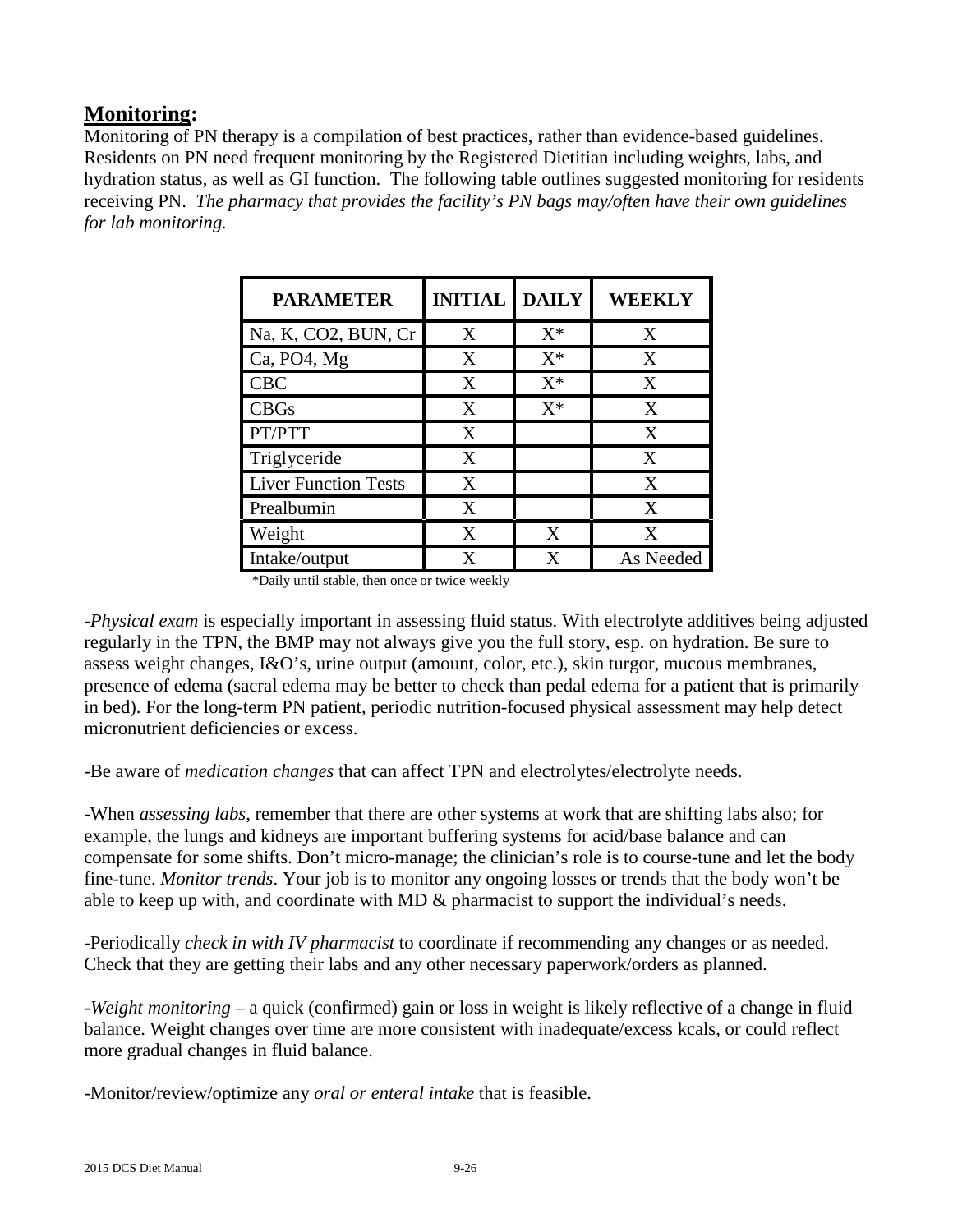## **Assessing a New Admit on PN:**

Many of the checks you go through will be similar to those you would use if you were initiating PN or monitoring a current PN patient.

#### **Points to Consider:**

**-**Did the PN orders get carried over accurately from the hospital? Review any hospital RD notes if available.

**-**Justification for PN? What are the goals of PN for this patient?

**-**What is hanging in the patient's room (or in nursing med fridge)? (check that the label matches the pharmacy PN order form; check that the orders in the chart match the pharmacy PN order form, which is often found in the Medication Administration Record/MAR)

**-**Physical observation/assessment of the patient & interview. Obtain nutrition/diet/weight history.

**-**Have orders been initiated for appropriate monitoring? Daily weights, I's & O's, blood glucose checks, labs per pharmacy?

**-**Do the PN provisions make sense/appropriate for the patient's current condition? (acute issues/illness, changes in fluid/electrolyte needs, change in activity, medication changes, changes in any other intake oral or enteral?) Or, do you need to recommend changes to better meet the patient's nutrition needs?

**-**Any current labs available? It may be too early to assess any trends unless you have extensive H&P data available.

**-**Anticipated length of PN? Would a change to cyclic infusion be appropriate, to support participation with therapies (PT, OT, etc.) and long-term PN tolerance? Is any trophic oral/enteral intake feasible to support gut integrity and liver health, minimize risk of hepatobiliary complications?

**-**Coordinate care with IV pharmacist. Are they getting their labs/any info they need? Discuss any changes you may be considering/recommending.

**-**Complete your assessment. Any changes/recommendations? Courteously call nursing attention/MD attention to them as priority to avoid an undue delay in changes. Remember, pharmacy can't act on RD recommendations, they need MD orders.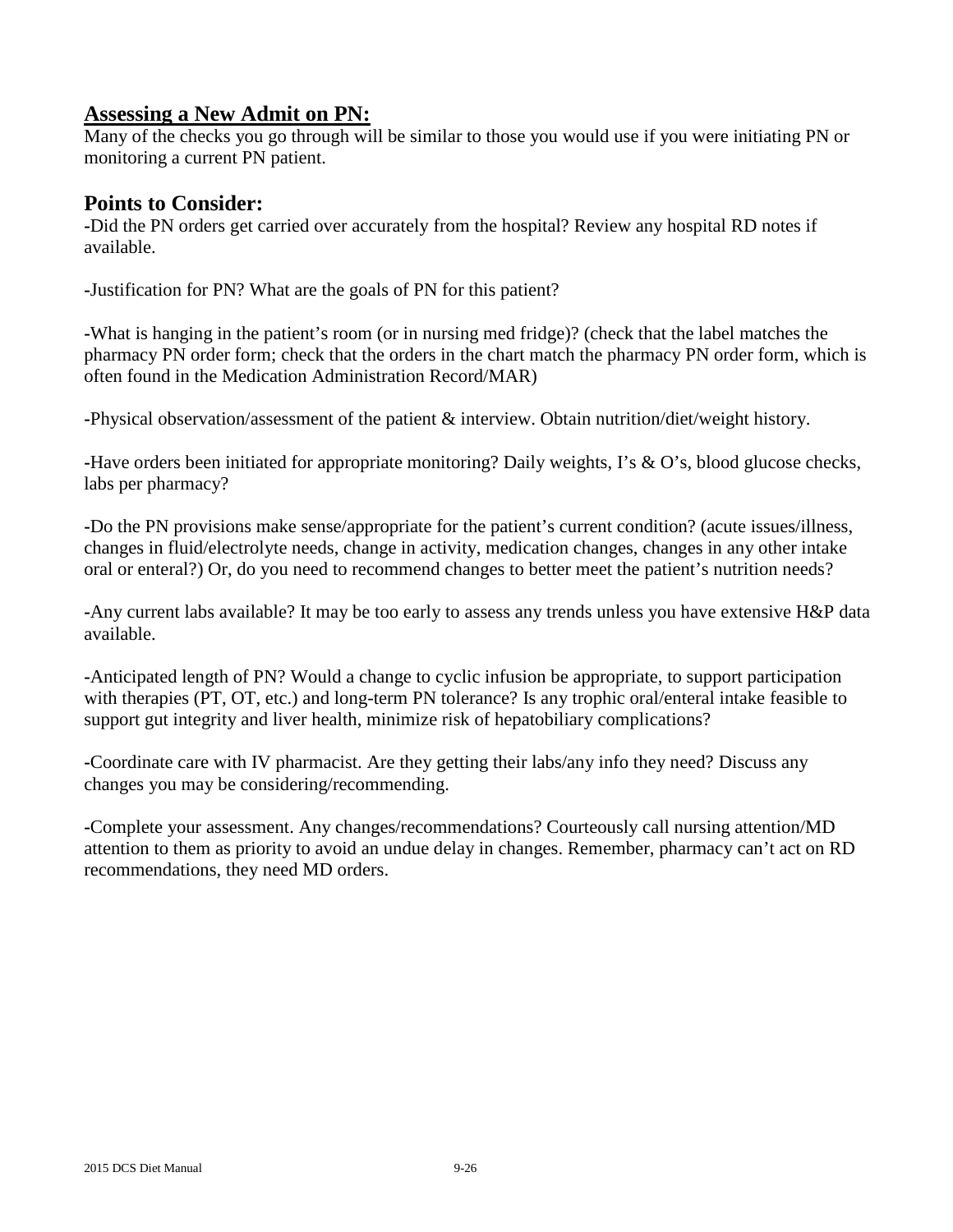# **Complications of PN & Trouble-Shooting:**

PN Component Shortages: various components have gone through periods of shortage. Sources for information on current shortages include the A.S.P.E.N. website drug shortage webpage (found at nutritioncare.org) and the U.S. Food and Drug Administration drug shortage web page. A.S.P.E.N. has published guidelines to aid clinicians in managing shortages of various components and can be accessed at http://www.nutritioncare.org/Professional\_Resources/Drug\_Shortages\_Update/. When components become readily available again, dosing of the PN component should return to regimens used prior to the shortage.

Hepatobiliary Complications: PN-Associated Liver Disease (PNALD) is a common complication especially in those dependent on long-term support. Overfeeding with PN can contribute to liver complications, though other altered processes that occur with PN put the liver at risk. Three types of hepatobiliary complications associated with PN: *steatosis, cholestasis, and gallbladder sludge/stones.*

*Steatosis* is usually benign and may present as a modest increase in serum aminotransferase (AST & ALT) that occurs within the first two weeks of PN and often normalizes, even with continued PN.

*PN-associated cholestasis* is a more serious complication because it may progress to liver cirrhosis and failure. It involves impaired or obstructed biliary secretion. It typically presents as an increase in alkaline phosphatase (ALP), GGT, and conjugated bilirubin; conjugated bilirubin >2mg/dL is considered the prime indicator of cholestasis.

*Gallbladder sludge/stones* may occur during PN therapy as a result of gallbladder stasis, which is related to the lack of enteral stimulation.

#### *Strategies to manage PN-Associated Liver Complications (rising LFTs):*

-Consider non-PN factors, rule out: hepatotoxic meds; herbal supplements; biliary obstruction; hepatitis; sepsis

-Consider PN modifications: decease dextrose; decrease IVFE (should be  $\langle 1g/kg/d \rangle$ ; provide a balance of IVFE and dextrose/try a 3-in-1 mixture; cyclic PN infusion for liver rest

-Maximize enteral intake: encourage/advocate for oral intake or tube feeding, even at a very slow rate/trophic feed

-Prevent/treat bacterial overgrowth: consider enteral antibiotics (such as Metronidazole, Neomycin, Doxycycline, Ciprofloxacin, Rifaximin); in Chronic Intestinal Psuedo-Obstruction patients, consider motility agents (such as Metoclopramide, Erythromycin, Tegaserod, Ocreotide)

-Pharmacotherapy: consider aggressive treatment of infection; consider use of Ursodeoxycholic acid (ursodiol)

-Intestinal transplantation: consider for patients with PN failure

Metabolic Bone Disease: Osteoporosis and osteomalacia associated with long-term PN use. Complex mechanism; strategies to prevent: PN formulation to minimize hypercacliuria (avoid high doses of protein); provide adequate calcium, phosphorus, and magnesium; avoid metabolic acidosis; provide vitamins and trace elements; minimize aluminum contamination. IV bisphosphonate therapy is available. Encourage weight-bearing exercise as able; ensure safety and minimize fall/injury risk. Smoking cessation.